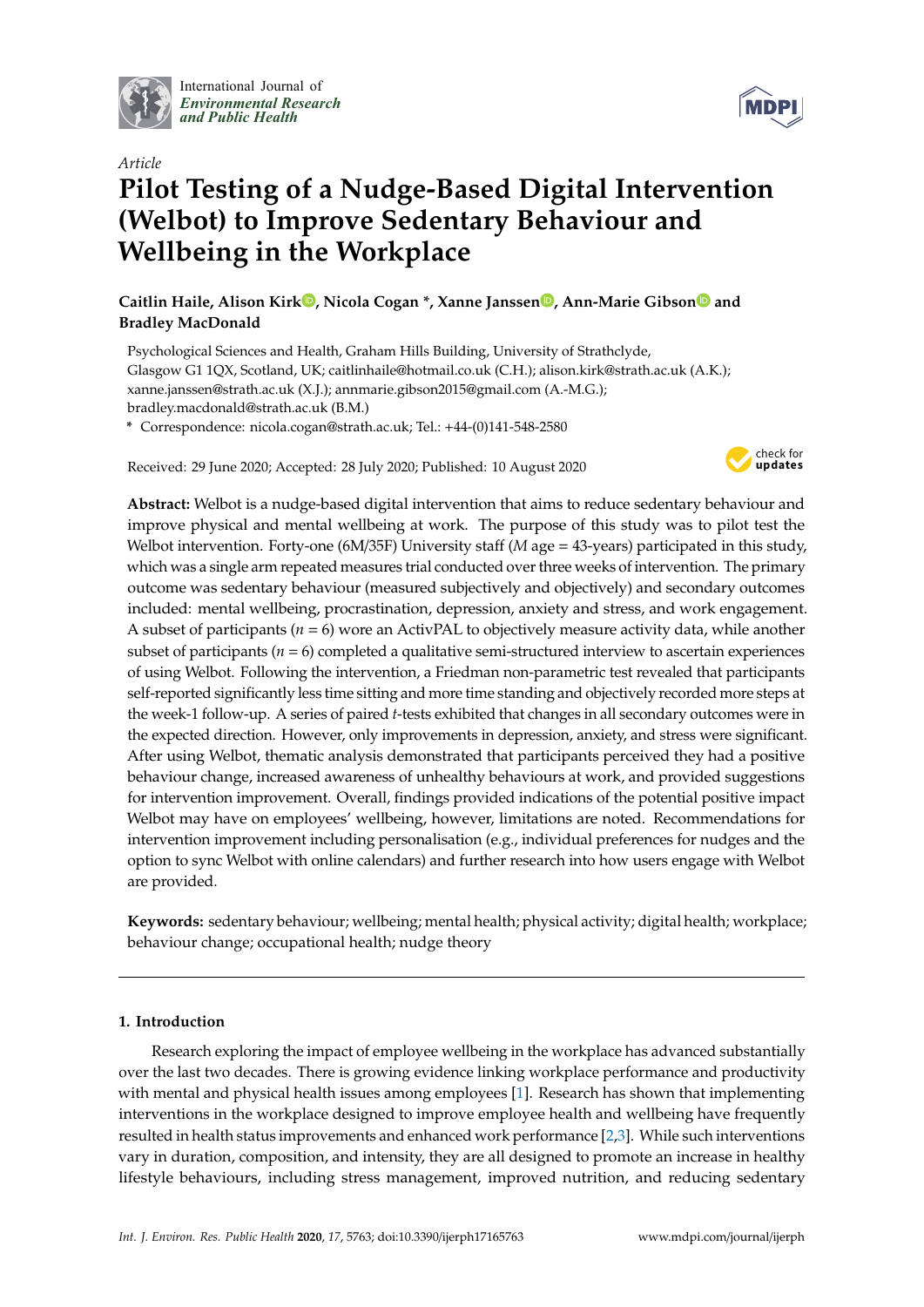behaviour (defined as any waking behaviour that occurs in a sitting or lying position and results in an energy expenditure of 1.5 METs or lower) [\[4](#page-10-3)[,5\]](#page-10-4).

As society has progressed and technology has advanced, there has been a decline in demand for manual labour-based jobs, with these being replaced by more office or sedentary-based occupations. In a sample of UK full-time office workers, 65% of time at work was sedentary and sitting at work accounted for 63% of total daily sitting time [\[6\]](#page-10-5). With such a large proportion of an adult's day being spent at work, the importance of reducing sedentary behaviour in the workplace is highlighted. Indeed, sedentary behaviour has a negative impact on health, being associated with an increased risk of diabetes, obesity, cardiovascular problems, as well as mental health issues and some types of cancer [\[7\]](#page-10-6). Research suggests metabolic health is compromised in those who spend the majority of their days engaged in sedentary behaviour, even if they are engaging in moderate/vigorous physical activity [\[8\]](#page-10-7). In other words, sedentary behaviour is an independent risk factor for obesity and chronic disease. Therefore, interventions designed to target sedentary behaviour in the workplace are specifically needed.

Research suggests that breaking up prolonged sedentary time can have positive health outcomes for an individual. Short-term laboratory-based experiments have reported that when sitting is interrupted every 30 min by brief activity breaks (i.e., two minutes of treadmill walking or light resistance activity), postprandial glucose and insulin levels are significantly reduced [\[9](#page-10-8)[,10\]](#page-10-9). Moreover, research has demonstrated a significant relationship between health outcomes (i.e., triglycerides, glucose, waist circumference) and the total number of breaks from sitting, independent of total sedentary time [\[11\]](#page-11-0). Research has also demonstrated that implementing interventions designed to reduce sedentary behaviour in the workplace can not only reduce sitting time, but can also indirectly lead to improvements in mental wellbeing (fatigue, tension, depression, and anxiety) [\[12\]](#page-11-1). Therefore, when examining interventions, it is important to consider a range of factors that may also be impacted as indirect effects are common.

Recent reviews of interventions to reduce sedentary behaviour in the workplace include strategies such as educational/behavioural, environmental, and multi-component, including the use of computer-based or mobile health technologies [\[13](#page-11-2)[–15\]](#page-11-3). All of these strategies have shown some success at improving sedentary behaviour and physical and mental wellbeing. Indeed, research has documented that computer-based, mobile, and wearable technology-based interventions targeting workplace sitting, compared to non-work-based sitting, were more effective at medium-term (3–6 months) follow-up [\[14\]](#page-11-4). A number of limitations have been documented in these published reviews including limited description of the intervention, in addition to a lack of qualitative measures to explore participant experiences. Cost of intervention delivery is also a limiting factor for large scale implementation and impact.

Digital-based interventions have the potential to reach large populations at a low cost and offer potential to tailor interventions to the needs of individuals or specific groups of office workers. A recent systematic review of occupational-based digital health interventions displayed moderate evidence for interventions in improving employee health (i.e., psychological wellbeing, sleep, physical activity, and sedentary behaviour) [\[16\]](#page-11-5). Nevertheless, a large decline in technology use and engagement is often observed with digital interventions [\[15\]](#page-11-3). Yet, there is evidence that a nudge or prompt driven approach can yield high engagement in intervention components as well as reduce sitting time and increase light activity at work [\[17,](#page-11-6)[18\]](#page-11-7).

The aim of this study was to pilot test a nudge-based digital intervention (Welbot) to reduce sedentary behaviour and improve physical and mental wellbeing in the workplace. Unlike many other digital interventions, Welbot has been developed with academic and professional input and in collaboration with industry specialists. It is also a more holistic approach as it aims to target many of the different areas that contribute to one's overall wellbeing at work (e.g., reducing sedentary behaviour, increasing physical activity, having regular screen breaks, improving mental wellbeing, promoting positive work environments, ensuring that you are staying hydrated, and eating healthily, etc.).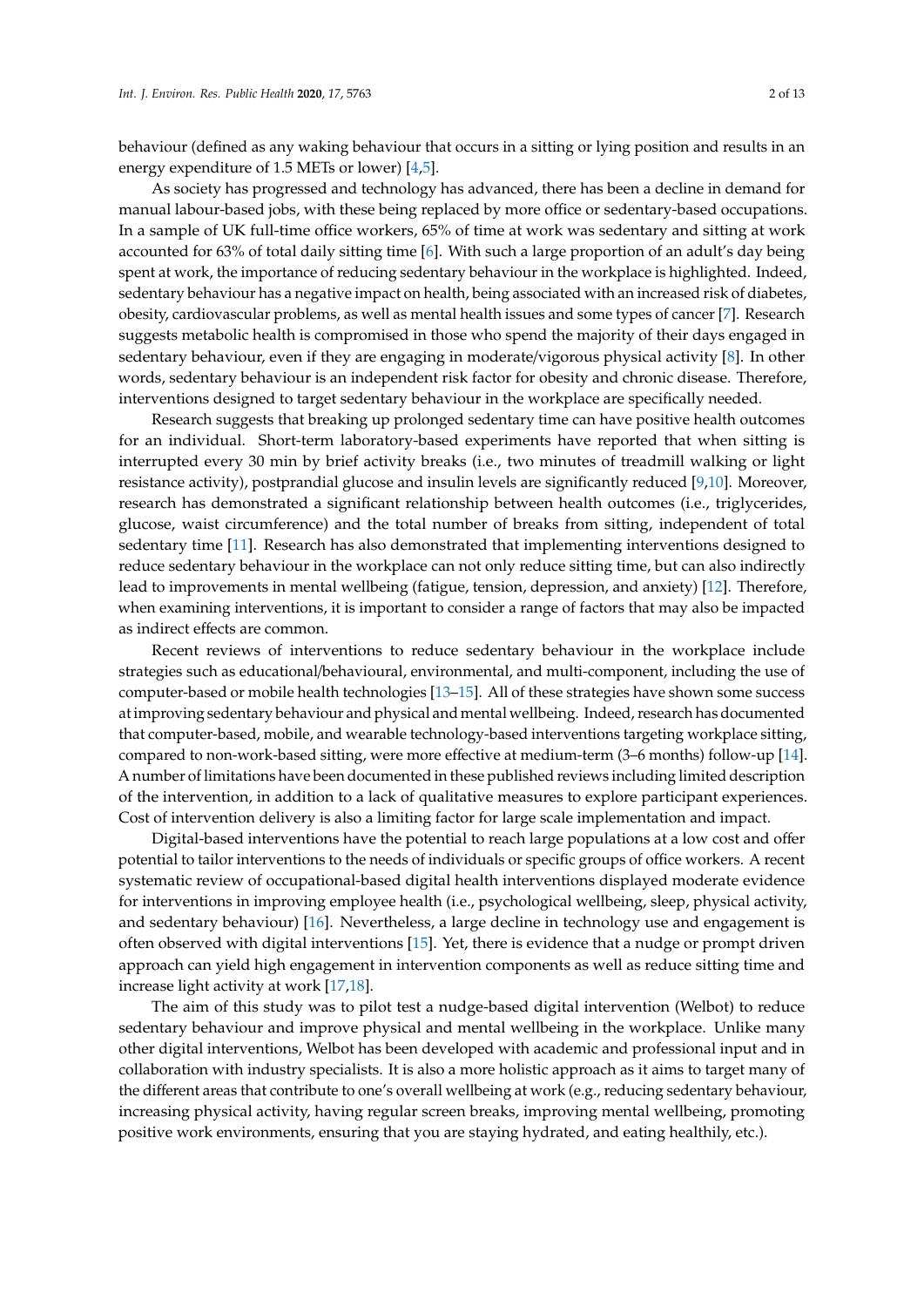## **2. Materials and Methods**

#### *2.1. Intervention: Welbot*

Welbot is a cross-platform, personalised, digital intervention that aims to reduce sedentary behaviour and improve physical and mental wellbeing at work [\[19\]](#page-11-8). It incorporates activities such as stretching, screen breaks, exercises, mindfulness, hydration tips, breathing exercises, etc., which are delivered to users in the form of "nudges" (see Figure 1). A nudge is a notification that asks users to engage in a simple 1–3-min activity (e.g., an arm stretch, a mindful cup of tea, or a screen break) that progresses from a preparation card (i.e., what the nudge will entail), to a doing card (i.e., how to perform the nudge), to a done card (i.e., why the nudge is good for our physical and/or mental wellbeing). These nudges are delivered at regular intervals (every 40 min; or 12 nudges per workday) and are designed to boost an employee's overall wellbeing. Welbot is a personalised digital intervention as it asks users what goals they would like to prioritise (e.g., "Stand Up, Sit Less, and Move More" or "Reduce Stress") and modifies content in line with this. It also adapts content according to a number of person-specific characteristics, including: working hours, work environment, and preferences of nudges (i.e., what content the user likes/does not like to engage with). Hence, it takes user's individual circumstances and preferences into consideration when tailoring its content. tailoring its content.

<span id="page-2-0"></span>

granted by Welbot [19]). **Figure 1.** Example of nudge delivered in the intervention (Note: Permission to include this Figure was

digital intervention. The ultimate aim of this collaboration was to create a digital intervention that was evidence-based and uniquely tailored to each individual user. Through this collaboration, the University research team had 3 primary roles: (1) to validate and evidence-base Welbot's hypotheses (as stated below); (2) to validate, create, and analyse intervention content; and (3) to conduct a pilot test of Welbot. A UK University has been working closely with the Welbot company to further develop the the University research team had 3 primary roles: (1) to validate and evidence-base Welbot's hypotheses<br>(as stated below); (2) to validate, create, and analyse intervention content; and (3) to conduct a pilot<br>test of Welbo

#### test of Welbot. 2.1.1. Stage 1—Hypothesis Validation

This phase involved conducting a literature review in order to evidence-base Welbot's 3 key hypotheses: (i) sedentary computer-bound workstyles produce unhealthy outcomes (e.g., decline in eyesight, musculoskeletal problems, poor mental wellbeing); (ii) there are strategies and interventions that can produce healthier behaviours in the workplace (e.g., stretching, mindfulness, screen breaks); and (iii) real-time computer prompts can deliver effective interventions that change behaviours. Stage 1 of the project culminated in a comprehensive report of the evidence, which helped to guide refinements and future developments with the digital intervention.

# 2.1.2. Stage 2—Content Validation, Creation, and Analysis

This section formed the largest part of the project and its purpose was threefold: to validate, create, and analyse Welbot content. Firstly, the research team validated previously developed content including<br>
This content in the large section of the large section of the large section of the large section of the large stretches, exercises, and mindfulness nudges. This involved providing a quality score, correlating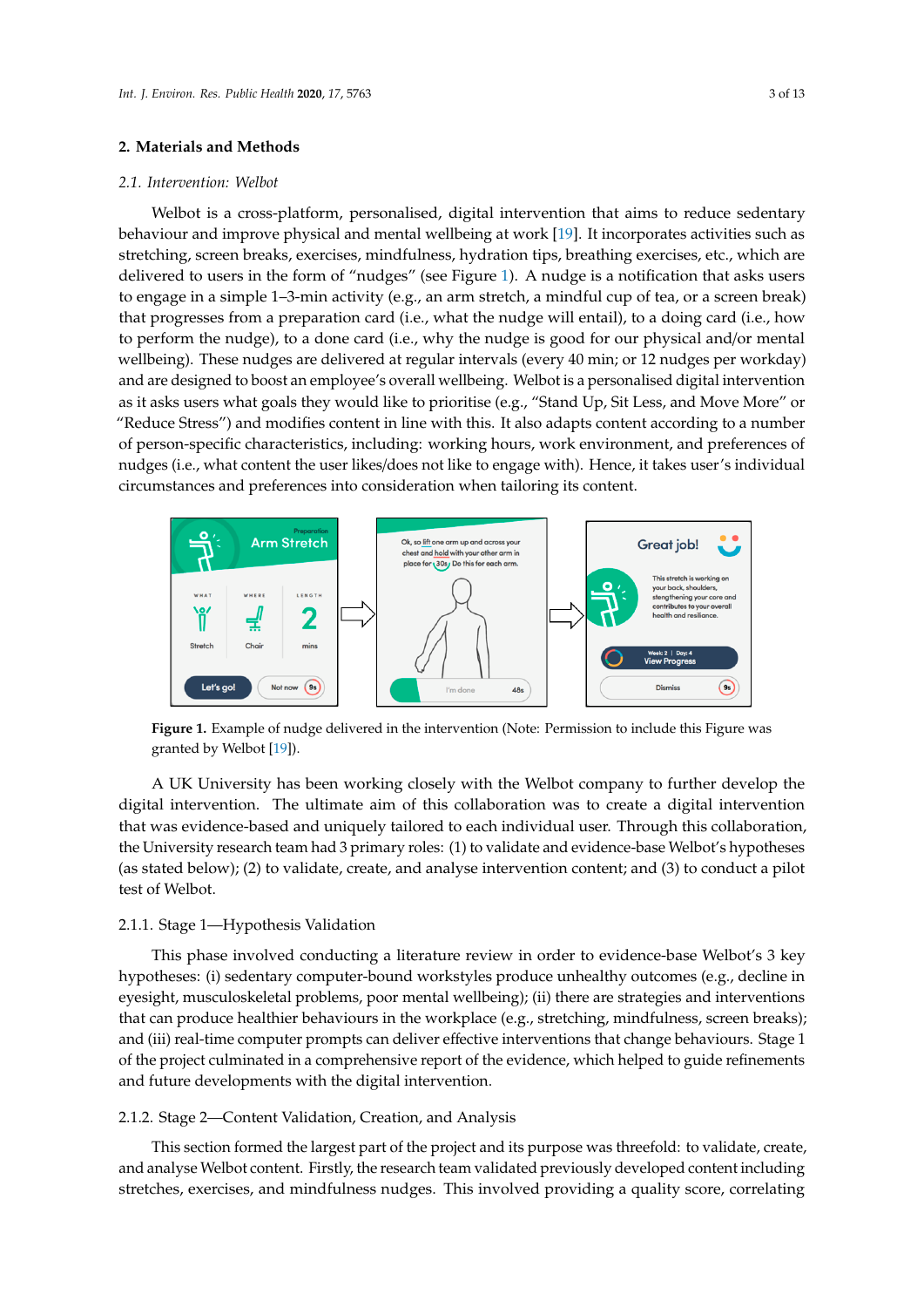specific nudges with the evidence, and suggesting recommendations for improvement. Secondly, the research team created new content for the digital intervention, which resulted in approximately 532 new nudges. The final phase of Stage 2 was content analysis. This involved collating all content into 4-week progressive journeys that were either more physically orientated (e.g., "Stand Up, Sit Less, and Move More" or "Less Time on Screens") or mentally orientated (e.g., "Reduce Stress", or "Reduce Procrastination").

# 2.1.3. Stage 3—Pilot Testing

The final stage, which is the focus of this paper, was a pilot test of Welbot. This involved assessing the efficacy of Welbot on improving sedentary behaviour, physical, and mental wellbeing and exploring participants' experiences of using Welbot, with quantitative and qualitative findings presented.

# 2.1.4. Welbot within the Current Study

Although Welbot is a personalised digital intervention, within the current study, a standardised 2-week progressive journey was used to ensure that each user had the same experience of the digital intervention. Nevertheless, it was personalised to this specific group of participants by tailoring content in line with their working hours and work environment (i.e., office-based, sitting desks, shared offices, availability of green spaces, number of stairs/elevators etc.). The nudges within this 2-week journey were randomised by week and were comprised of the following: 60% seated/standing exercises and stretches nudges, 14% relaxed breathing nudges, 11% screen breaks and/or improved work environment nudges, 8% mindfulness nudges, and 7% hydration nudges.

# *2.2. Design*

The design of the pilot testing was a single arm repeated measures study over a three-week period (1-week baseline, 2-week intervention) using Welbot. The 2-week intervention period was chosen as it was a pilot study designed to provide quick qualitative and quantitative feedback on the efficacy of the Welbot intervention including areas of improvement to focus on within the next version. The sample size was chosen based on the recommendation from [\[20\]](#page-11-9) for pilot trial sample sizes with an expected small effect. The primary dependent variable was sedentary behavior, with health and mental wellbeing as a secondary variable. The variables comprising mental wellbeing were: depression, anxiety, stress, procrastination, wellbeing, and work engagement.

#### *2.3. Procedure*

Ethical approval (04/22/10/18/A) was obtained from the University Ethics Committee. Participants were recruited through opportunity sampling via posters distributed around the University campus, emails sent directly to staff members, and University bulletin board advertisements. Interested participants were eligible if they met the following criteria: (i) aged between 22–65-years; (ii) full time or part time employee of the University; (iii) worked in an office-based environment; (iv) understood the requirements of the study; and (v) had no physical health issue (e.g., severe back pain) that would affect their ability to alter their sedentary behaviour.

Participants, firstly, provided informed consent and then completed an online Qualtrics questionnaire (see outcome measures). Following completion of the pre-intervention online questionnaire, participants were then provided access to the digital intervention and instructed to use this product for 2 weeks. Objective measurement of sedentary behaviour was obtained on a subset of participants (*n* = 6) for a continuous 3-week period (1-week baseline, 2-week intervention). Following the 2-week intervention period, participants completed the online post-intervention questionnaire. An additional subset of participants (*n* = 6) were then asked to take part in an audio recorded one-to-one semi-structured interview to explore their experiences of using the Welbot digital intervention.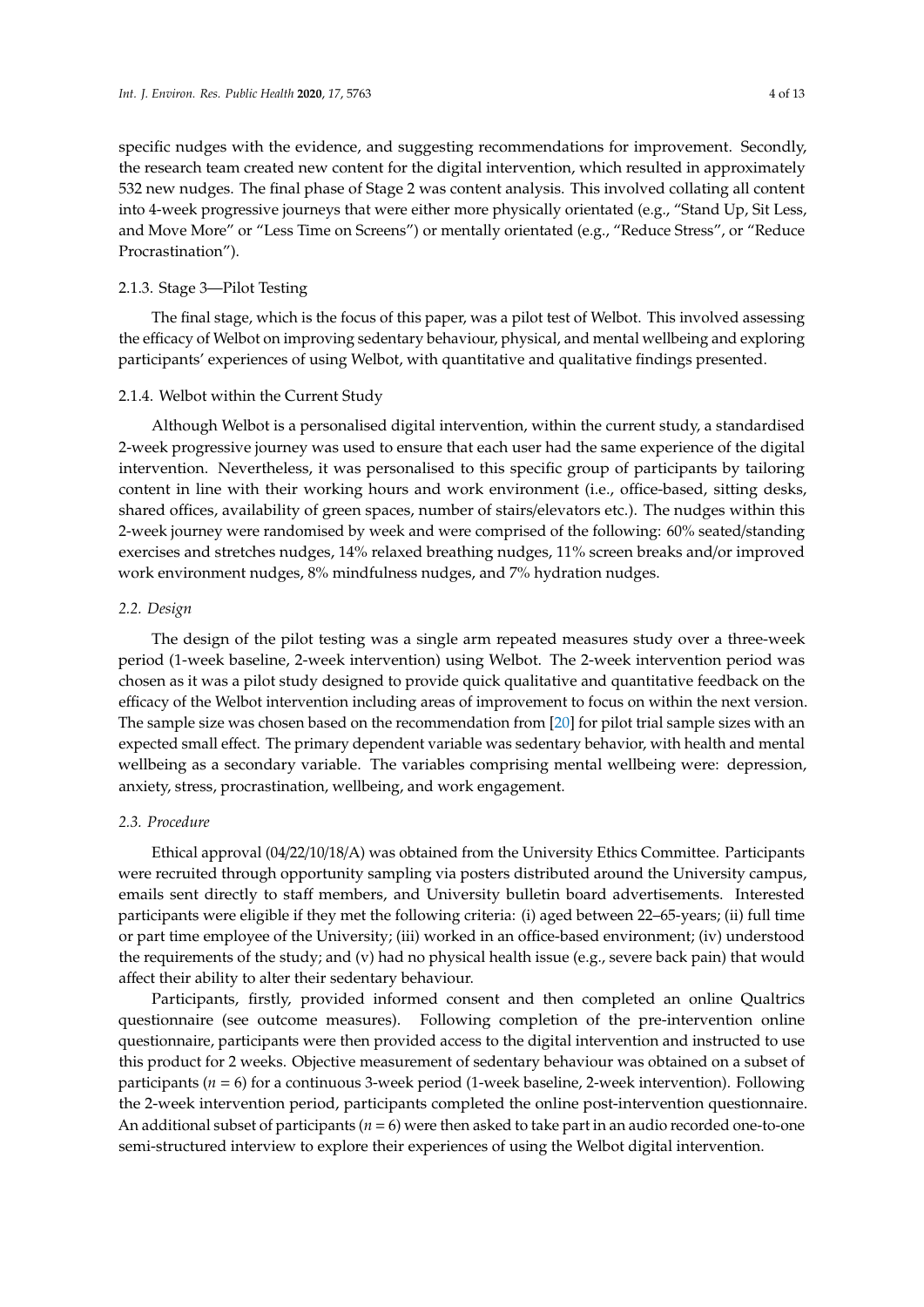## *2.4. Outcome Measures*

### 2.4.1. Demographics

A series of demographics were collected, including: gender, age, height, weight, ethnicity, health status, working status, and occupation.

# 2.4.2. Primary Outcome Measures

The Occupational Sitting and Physical Activity Questionnaire (OSPAQ) was used to subjectively measure behaviour [\[21\]](#page-11-10). This questionnaire measured the time spent sitting, standing, walking, and doing physically demanding tasks or heavy labour. The OSPAQ shows a moderate criterion validity for sitting ( $\rho = 0.65$ ) and excellent test-retest reliability (ICC = 0.89) [\[21\]](#page-11-10). Comparison of sitting measures with accelerometers showed higher Spearman correlations for the OSPAQ (*r* = 0.65) compared to a modified version of the MONICA Optional Study on Physical Activity Questionnaire (modified MOSPA-Q). Criterion validity correlations for occupational standing and walking measures were comparable for both instruments with accelerometers (standing: *r* = 0.49; walking: *r* = 0.27–0.29).

Sedentary behaviour was measured objectively using the ActivPAL accelerometer [\[22\]](#page-11-11). Participants were asked to wear the ActivPAL for 24 h per day for 3 weeks continuously. The ActivPAL was made waterproof and attached to the midline anterior aspect of the upper thigh using tegaderm tape. In addition, participants were asked to complete a diary recording the times they started and finished work each day as well as their bed and wake times. Participants were included in the waking day analysis if they provided a complete wear time diary and at least 3 days of valid wear per week (i.e., 3 days with more than 600 min of wear per day) [\[23\]](#page-11-12). ActivPAL event files were created using the ActivPAL software provided by the manufacturer. A specialised macro (available from XJ upon request) was then used to calculate time spent sitting, standing, or stepping per waking and working day as well as the average % of time (to account for differences in wake/work times). Moreover, to measure any changes in patterns of sedentary behaviour, the number of bouts between 10–19.99 min, 20–29.99 min, and >30 min were calculated.

#### 2.4.3. Secondary Outcome Measures

The Warwick-Edinburgh Wellbeing Scale (WEMWBS) was used to subjectively measure mental wellbeing [\[24\]](#page-11-13). This scale has 14-items and is scored on 5-point scales (*1* = *None of the time–5* = *All of the time*), where higher scores indicate higher levels of mental wellbeing. WEMWBS has demonstrated both high internal consistency (Cronbach's  $\alpha = 0.89$ –0.91) and high test-retest reliability (0.83) [\[24\]](#page-11-13).

Five items from the 20-item General Procrastination Scale (GPS) were used to measure participant's levels of procrastination (i.e., the tendency to delay starting an important task for a more trivial or less important task) [\[25\]](#page-11-14). This scale was scored on 5-point scales (*1* = *Does not describe me at all–5* = *Describes me a great deal)*, such that higher scores reflect higher levels of procrastination. The full version of this scale has shown good levels of reliability (Cronbach's  $\alpha$  = 0.87) in previous research [\[26\]](#page-11-15).

The Depression, Anxiety, and Stress Scale (DASS-21) was used as a measure of mental health [\[27\]](#page-11-16). It is a 21-item measure that is scored via 4-point scales (*0* = *Did not apply at all–3* = *Applied to me very much, or most of the time)*, whereby higher scores reflect higher levels of distress. This measure calculates scores for depression, anxiety, and stress. Previous research has shown the DASS-21 to have good psychometric properties (Cronbach's  $\alpha = 0.82 - 0.88$ ) [\[28\]](#page-11-17).

The Utrecht Work Engagement Scale (UWES) was utilised to assess the extent to which participants reported feeling positive, fulfilled, and in a work-related state of mind, characterised by vigour, dedication, and absorption [\[29\]](#page-11-18). It is a 17-item measure scored via 7-point scales (*0* = *Never–6* = *Always*), whereby higher scores exhibit higher levels of work engagement. The UWES calculates a total score plus 3 subscale scores, including: (i) vigour (i.e., high levels of energy, persistence, and resilience towards one's work activities), dedication (i.e., high levels of enthusiasm and investment in one's work, with a sense that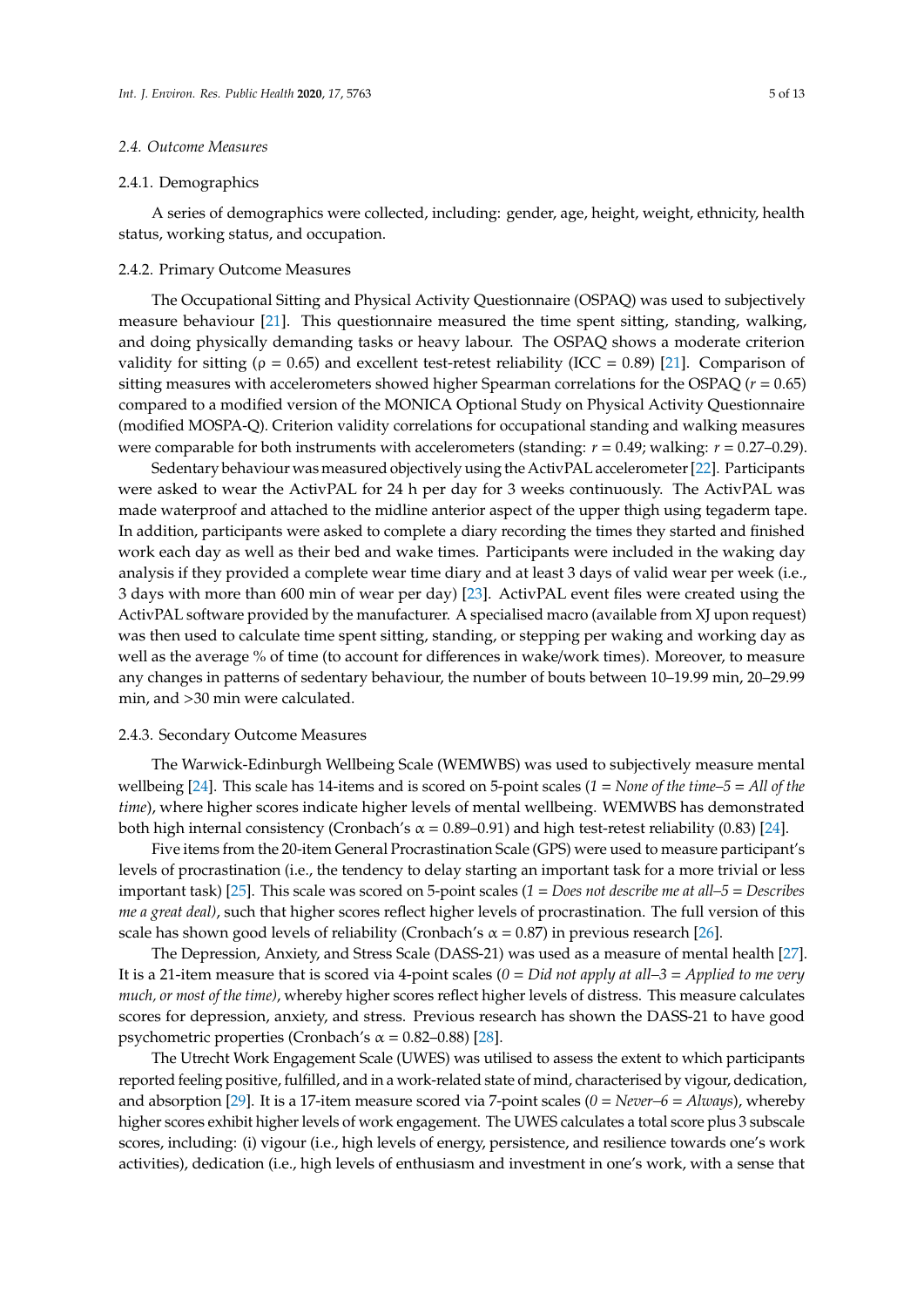it has meaning and purpose), and absorption (i.e., being fully and happily engrossed in one's work). This scale has documented high psychometric properties (Cronbach's  $\alpha = 0.80$ –0.90) in research [\[29\]](#page-11-18).

#### *2.5. Analysis*

Descriptive analyses were conducted on questionnaire and ActivPAL data. Paired *t*-tests were used to examine changes between baseline and follow-up for all of the questionnaire outcomes. A Friedman non-parametric test was conducted to examine changes between baseline, follow-up week 1, and follow-up week 2 in time spent sedentary, standing, and stepping and the number of bouts of sedentary behaviour as measured by the ActivPAL. All statistical analyses were conducted in SPSS version 25 [\[30\]](#page-11-19) and the level of statistical significance was set at  $p < 0.05$ .

Interviews were examined independently by one member of the research team (AMG) and subsequently cross-checked by an additional member of the research team (AK). Interviews were analysed with a view to gaining a contextualised understanding of participants' experiences of using the Welbot intervention using a thematic analysis framework [\[31\]](#page-11-20). Meaning units that included words, sentences, or phrases relating to the research aim were identified within each transcript and were grouped together based on similar meanings, creating first-order themes [\[32\]](#page-11-21). Relationships between these first-order themes were then identified, resulting in overall themes. To ensure quality in the analysis, the research team discussed the thematic analysis and agreed on the themes developed and quotations from the original transcripts are used in the presentation of the findings to demonstrate that the first-order themes did emerge from the interview data.

# **3. Results**

# *3.1. Participant Characteristics*

Forty-one staff members from a University in the UK participated in this study. A subset of participants (*n* = 6) wore an ActivPAL as part of the study in order to analyse activity data; while another subset of participants ( $n = 6$ ) completed a qualitative semi-structured interview to ascertain user's experiences of utilising theWelbot intervention. See Table [1](#page-5-0) for participant characteristics. No significant differences were found in participant characteristics between the whole sample, ActivPAL, and interview participants. It was noted though that while non-significant, less administrative and secretarial staff and more associate professional and technical staff took part in the interviews.

<span id="page-5-0"></span>

|                  | Whole Sample $(n = 41)$ | ActivPAL Sample $(n = 6)$ | Interview Sample $(n = 6)$ |
|------------------|-------------------------|---------------------------|----------------------------|
| Demographics     |                         |                           |                            |
| M age (SD)       | 43 years (10.40)        | 46 years (8.26)           | 42 years (13.10)           |
| Age range        | $22-63$ years           | $30 - 53$ years           | $29 - 58$ years            |
| M BMI (SD)       | 24.82 (3.79)            | 27.41 (8.68)              | 23.07 (2.46)               |
| Males $(\% )$    | $6(14.63\%)$            | $1(16.67\%)$              | $1(16.67\%)$               |
| Females $(\% )$  | 35 (85.37%)             | $5(83.33\%)$              | $5(83.33\%)$               |
| Ethnicity        |                         |                           |                            |
| White            | 95.12%                  | 100%                      | 100%                       |
| Other            | 4.88%                   | $0\%$                     | $0\%$                      |
| Working hours    |                         |                           |                            |
| Part-time (%)    | $2(4.88\%)$             | $0\%$                     | $0\%$                      |
| Full-time $(\%)$ | 39 (95.12%)             | 100%                      | 100%                       |

|  |  | Table 1. Participant Characteristics. |
|--|--|---------------------------------------|
|--|--|---------------------------------------|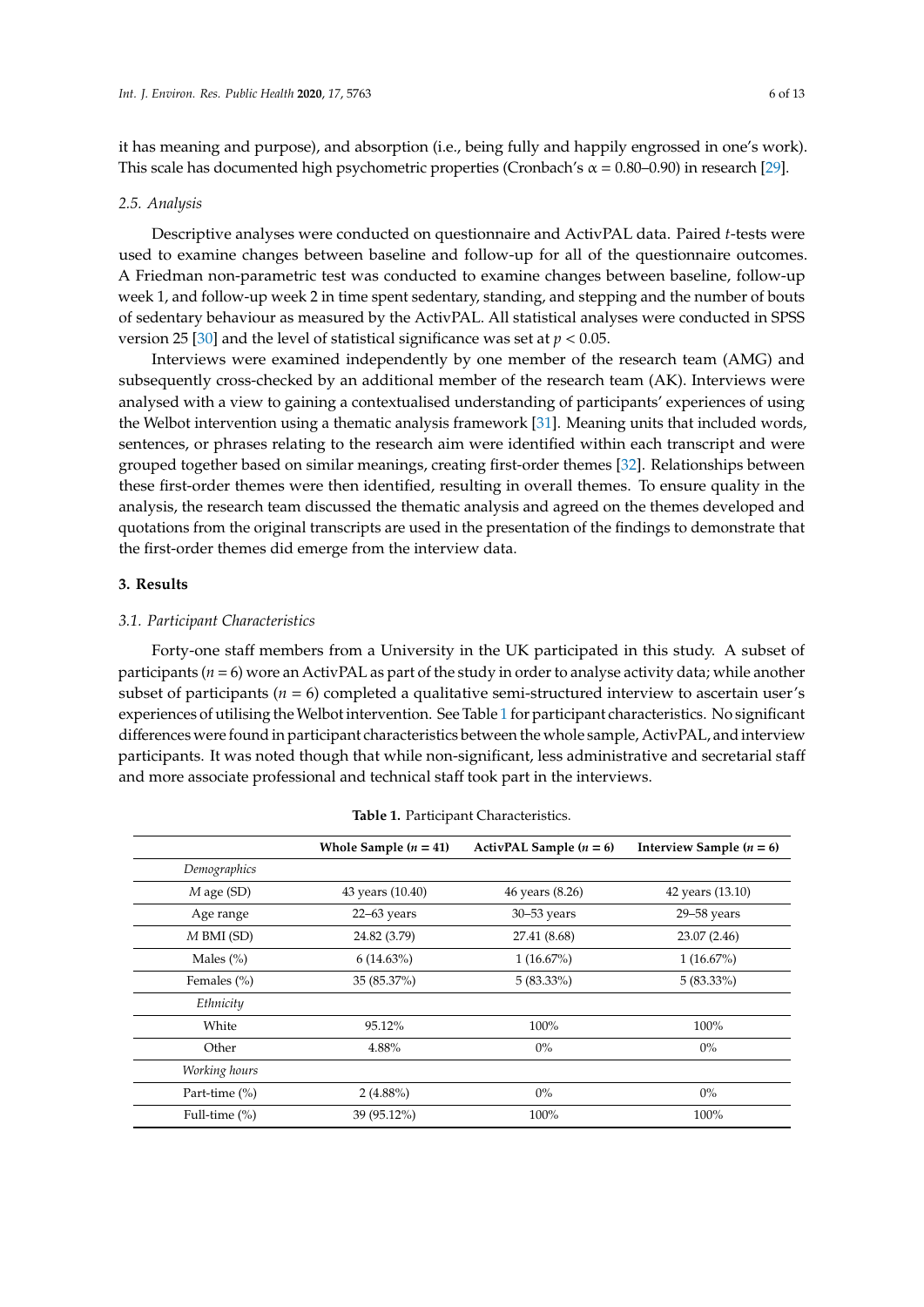|                                                     | Whole Sample $(n = 41)$ | ActivPAL Sample $(n = 6)$ | Interview Sample $(n = 6)$ |
|-----------------------------------------------------|-------------------------|---------------------------|----------------------------|
| Occupations                                         |                         |                           |                            |
| Managers, directors, and<br>senior officials        | 14.63%                  | $0\%$                     | $0\%$                      |
| Professional occupations                            | 39.02%                  | 50.00%                    | 50.00%                     |
| Associate professional and<br>technical occupations | 9.76%                   | 16.67%                    | 33.33%                     |
| Administrative and<br>secretarial occupations       | 36.59%                  | 33.33%                    | 16.67%                     |

**Table 1.** *Cont.*

# *3.2. Self-Reported Sitting Time and Physical Activity*

<span id="page-6-0"></span>Thirty-nine participants completed the occupational sitting and physical activity questionnaire. Results are presented in Table [2.](#page-6-0)

**Table 2.** Occupational sitting and Physical Activity Questionnaire (mean  $\pm$  SD;  $n = 39$ ).

|                               | <b>Baseline</b> | Follow-Up | $p$ -Value <sup>1</sup> |
|-------------------------------|-----------------|-----------|-------------------------|
| Sitting time (h/working day)  | 6.5(1.2)        | 5.6(1.5)  | < 001                   |
| Standing time (h/working day) | 0.5(0.4)        | 0.8(0.8)  | 0.009                   |
| Stepping time (h/working day) | 0.7(0.4)        | 0.9(0.6)  | 0.175                   |
| Heavy labour (h/working day)  | 0.03(0.1)       | 0.04(0.2) | 0.696                   |

<sup>1</sup> Paired sample *t*-test for baseline and follow-up measures.

# *3.3. Whole Day Sedentary Behaviour*

<span id="page-6-1"></span>Six participants provided valid ActivPAL data for three weeks. Results are displayed in Table [3.](#page-6-1)

|                       | <b>Baseline</b> | <b>Follow Up Week 1</b> | <b>Follow Up Week 2</b> | $p$ -Value <sup>1</sup> |
|-----------------------|-----------------|-------------------------|-------------------------|-------------------------|
| Sedentary time $(\%)$ | 59.8 (6.4)      | 57.2(1.4)               | 59.7 (8.7)              | 0.846                   |
| Standing time (%)     | 25.2(5.0)       | 26.2(6.7)               | 24.8(6.1)               | 0.846                   |
| Stepping time (%)     | 14.9(2.7)       | 16.6(3.3)               | 15.5(3.5)               | 0.069                   |
| Bouts 10-19.99 min    | 6.2(2.3)        | 6.0(2.1)                | 5.7(2.9)                | 0.607                   |
| Bouts 20–20.99 min    | 3.3(0.8)        | 2.7(0.6)                | 2.7(0.7)                | 0.200                   |
| Bouts $> 30$ min      | 5.0(1.2)        | 4.8(1.9)                | 5.3(2.1)                | 0.827                   |

**Table 3.** Intervention outcomes for the whole day (mean  $\pm$  SD; *n* = 6).

<sup>1</sup> Friedman's non-parametric test for between time point differences.

# *3.4. Working Day Sedentary Behaviour*

<span id="page-6-2"></span>Intervention results during the working day are displayed in Table [4.](#page-6-2)

**Table 4.** Intervention outcomes for the working day (mean  $\pm$  SD; *n* = 6).

|                       | <b>Baseline</b> | <b>Follow Up Week 1</b>   | <b>Follow Up Week 2</b> | $p$ -Value <sup>1</sup> |
|-----------------------|-----------------|---------------------------|-------------------------|-------------------------|
| Sedentary time $(\%)$ | 60.6(8.4)       | 54.8 (10.8)               | 60.5(7.4)               | 0.846                   |
| Standing time (%)     | 23.6(5.9)       | 25.8(8.0)                 | 23.9(5.6)               | 0.513                   |
| Stepping time (%)     | 15.8(4.4)       | 19.4 $(4.2)$ <sup>a</sup> | 15.6(2.9)               | 0.042                   |
| Bouts 10–19.99 min    | 3.1(1.1)        | 3.0(1.5)                  | 2.5(1.5)                | 0.607                   |
| Bouts 20–20.99 min    | 1.9(0.7)        | 1.2(0.5)                  | 1.4(0.7)                | 0.311                   |
| Bouts $> 30$ min      | 2.8(1.2)        | 2.5(1.3)                  | 2.8(1.4)                | 0.467                   |

<sup>1</sup> Friedman's non-parametric test for between time point differences;  $a$  significantly different from baseline and follow up week 2.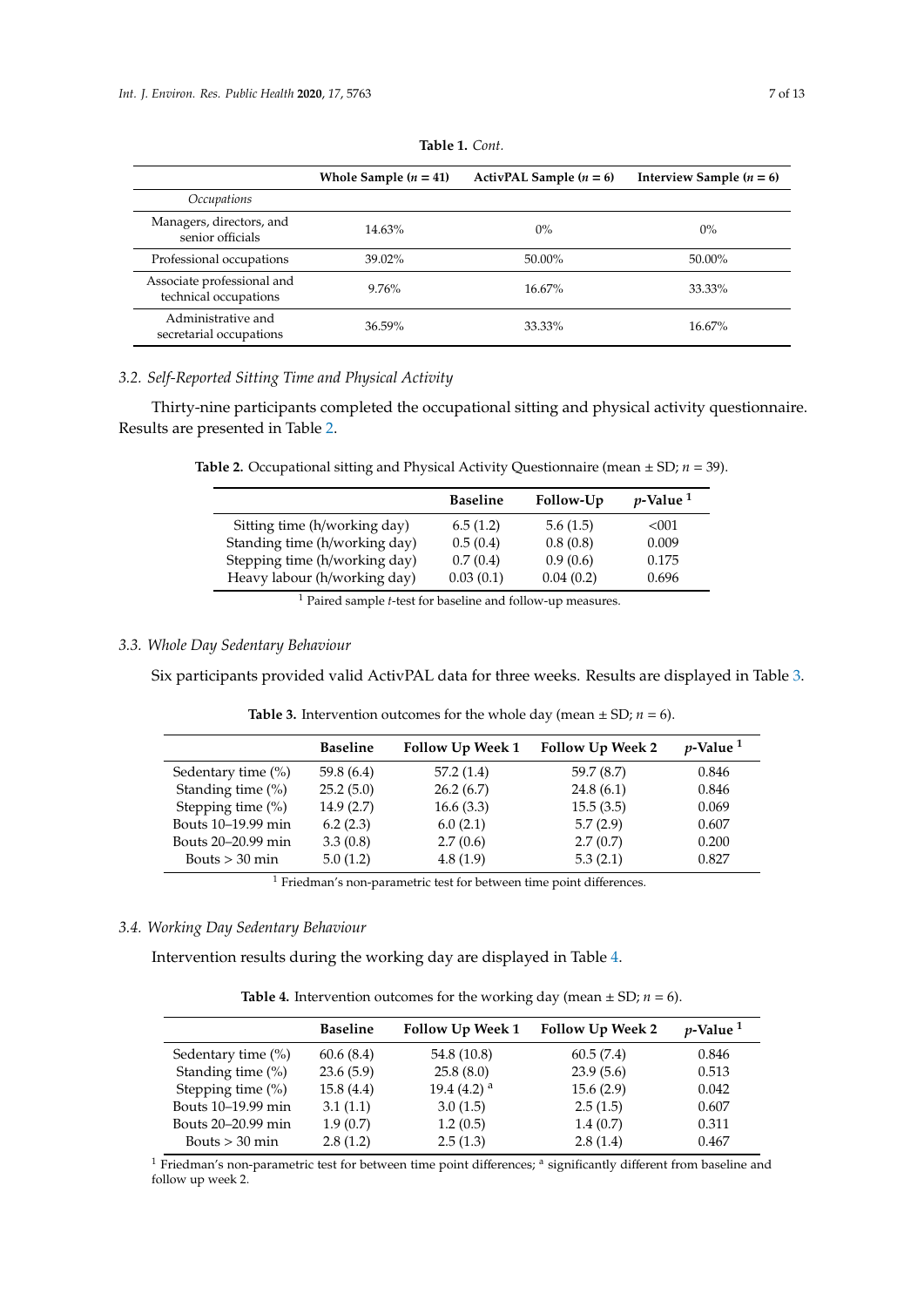#### *3.5. Health and Wellbeing Outcomes*

<span id="page-7-0"></span>Forty-one participants completed the health and wellbeing questionnaires and results are shown in Table [5.](#page-7-0) Briefly, the changes for all outcomes were in the expected direction. However, only DASS scores showed significant changes (*depression:* mild–normal; *anxiety:* moderate–mild; *stress:* mild–mild).

| <b>Baseline</b> | Follow-Up    | $p$ -Value <sup>1</sup> |
|-----------------|--------------|-------------------------|
| 49.05 (7.44)    | 50.07 (6.49) | 0.265                   |
| 14.39 (4.78)    | 13.41 (4.60) | 0.060                   |
| 3.53(0.69)      | 3.63(0.86)   | 0.237                   |
| 3.53(0.66)      | 3.63(0.88)   | 0.238                   |
| 3.72(0.93)      | 3.75(1.03)   | 0.751                   |
| 3.39(0.72)      | 3.51(0.85)   | 0.111                   |
| 11.35 (5.44)    | 9.25(2.28)   | 0.051                   |
| 10.25(3.81)     | 8.55(2.01)   | 0.004                   |
| 14.85 (6.52)    | 12.20 (3.98) | 0.008                   |
|                 |              |                         |

**Table 5.** Health and wellbeing questionnaire (mean  $\pm$  SD;  $n = 41$ ).

<sup>1</sup> Paired sample *t*-test for baseline and follow-up measures.

# *3.6. Individual Interviews*

Thematic analysis of the interviews identified 10 first-order themes and three overall themes relating to participants' experiences of using the Welbot intervention. Participant quotations highlighting each first-order theme and the three overall themes relating to positive attributes of the Welbot intervention, negative attributes of the Welbot intervention, and suggested improvements are shown in Table [6.](#page-7-1)

<span id="page-7-1"></span>

| <b>Overarching Theme</b>   | Subtheme                                                  | Example                                                                                                                                                                                  |
|----------------------------|-----------------------------------------------------------|------------------------------------------------------------------------------------------------------------------------------------------------------------------------------------------|
| Positive Attributes        | Achieved behavioural change<br>$(n = 6)$                  | "I liked the prompts to get up and walk and stretch,<br>which is stuff I wouldn't have done necessarily<br>otherwise"                                                                    |
|                            | Appropriate timing/duration of<br>nudges ( $n = 3$ )      | "I would say the nudges were enough, I wouldn't<br>have them anymore or have them spaced out longer"                                                                                     |
|                            | Enhanced awareness of unhealthy<br>behaviours ( $n = 4$ ) | "It made me realise that I don't drink enough water"                                                                                                                                     |
|                            | Continued use of app<br>post-intervention ( $n = 5$ )     | "I still have it installed on my computer and this<br>morning I did two of the stretches"                                                                                                |
| <b>Negative Attributes</b> | Inappropriate timing/duration of<br>nudges ( $n = 3$ )    | "I found it asked me an awful lot about how many<br>drinks of water I have had it would ask me at 10<br>am and I've only been awake a few hours so I haven't<br>had all my glasses yet!" |
|                            | Technical issues ( $n = 5$ )                              | "I had the same things popping up again and again"                                                                                                                                       |
|                            | Mindfulness nudges too<br>time-consuming $(n = 5)$        | "The mindfulness ones I didn't like so much they<br>kind of got in the way a little bit of me doing the rest<br>of my work"                                                              |
|                            | Self-conscious doing exercises at<br>$\mathrm{desk}(n=2)$ | "I was thinking everyone is going to be wondering<br>what I'm doing standing up and doing these<br>stretches. I felt a bit self-conscious"                                               |
| Improvements               | Sync the app with outlook<br>calendar $(n = 1)$           | "If there was the capacity to have it integrated with<br>your outlook calendar I think that would be a<br>massive improvement"                                                           |
|                            | Individualised preferences in the<br>app $(n = 3)$        | "It would have been cool if I was able to say I want<br>lots of break exercises and full body stretches"                                                                                 |

**Table 6.** Overall themes, first-order themes, and participant quotations ( $n = 6$ ).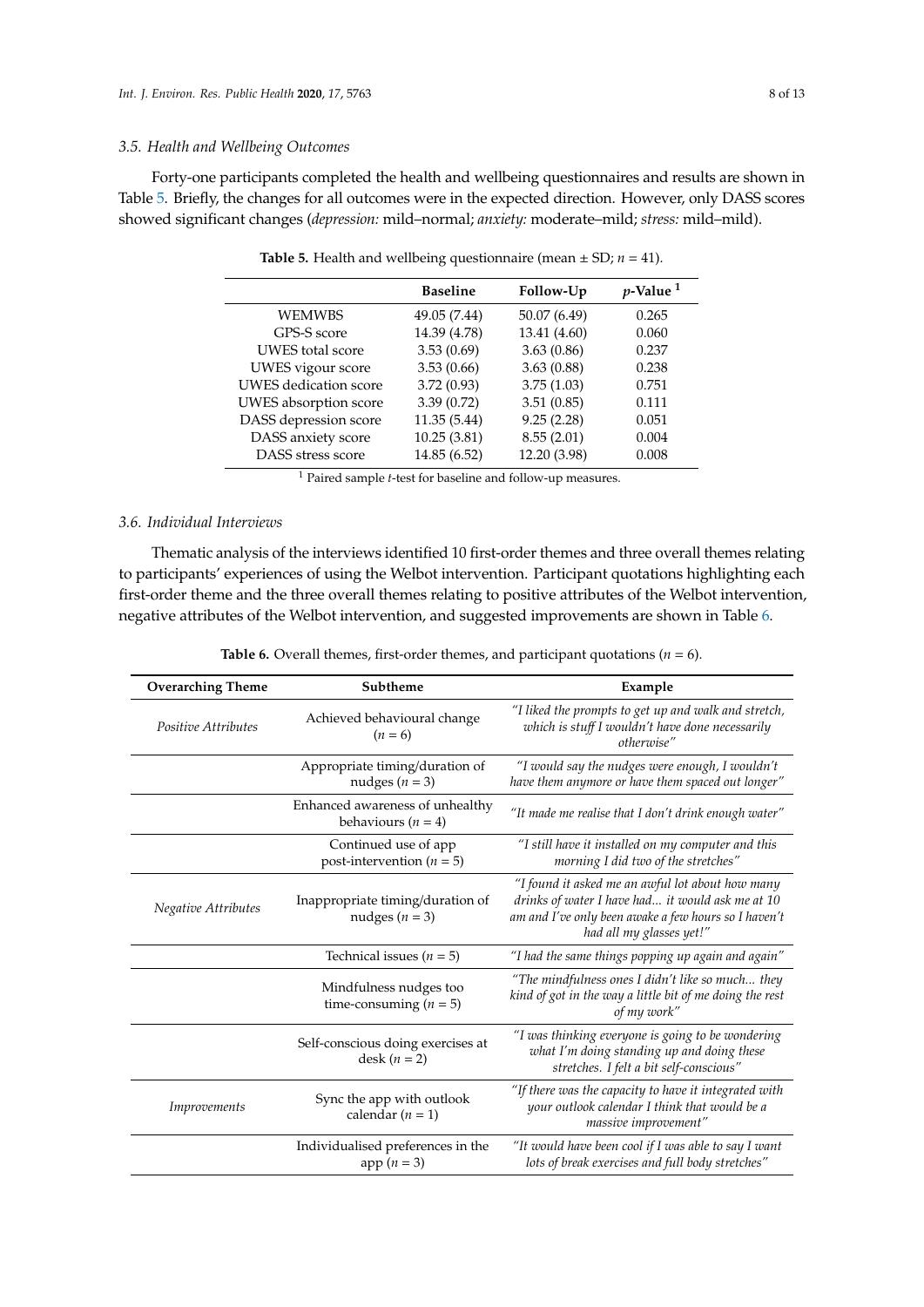## **4. Discussion**

This study evaluated the effectiveness of a new and innovative digital intervention— "Welbot"—that aims to improve physical and mental wellbeing at work. Following the intervention, participants self-reported significantly less time sitting and more time standing and objectively recorded more steps at the week-1 follow-up (compared to baseline) and less prolonged sedentary behaviour (>30 min). A number of outcomes relating to objective measurement of sedentary behaviour (sedentary time, standing time, bouts of sedentary behaviour) showed a trend towards improvement at the week-1 follow-up, however these improvements were not maintained by the week-2 follow-up and hence were not coherent with subjective measures. These trends for improvements in sedentary outcomes are comparable with previous research [\[33\]](#page-11-22) reporting that computer-delivered prompt interventions are an effective way to not only reduce sedentary behaviour, but also promote physical activity in desk-bound employees. The finding that improvements in sedentary outcomes were not maintained by week 2 follow-up is also consistent with a recent systematic review of mobile health interventions to promote physical activity and reduce sedentary behaviour in the workplace, which emphasised the need to explore the reasons for decline in engagement with interventions [\[15\]](#page-11-3). Future research would benefit from including a larger sample of participants, particularly for the objective ActivPAL component. Future research with the Welbot intervention should explore how participants use the programme over time and which components are most effective in promoting sedentary behaviour change to enhance the effect of the intervention.

Following the intervention, participants reported significant improvements in depression, anxiety, and stress; post-intervention all participants were in the "normal" to "mild" range. Such results are congruent with previous research, which have exhibited digital interventions as an effective avenue for improving employees' mental wellbeing at work [\[16\]](#page-11-5), particularly for employees' who are experiencing less complex psychological difficulties. This is crucial given the significant levels of psychological difficulties in the current working population, with occupational-related stress, anxiety, and/or depression affecting 526,000 employees living in Britain in 2016/17 [\[34\]](#page-11-23). Perhaps Welbot functions to improve employees' depression, anxiety, and stress via its emphasis on mindfulness. An abundance of previous literature has highlighted the benefits of mindfulness in the workplace, with improvements in depression, fatigue, stress, anxiety, burnout, job performance, and work–life equilibrium [\[35–](#page-12-0)[38\]](#page-12-1). Contrastingly, such improvements may also be resultant from its focus on decreasing sedentary behaviour. Indeed, research has exhibited that prolonged occupational sitting is associated with higher levels of psychological distress [\[39\]](#page-12-2). Hence, a nudge-based digital intervention that aims to reduce this adverse behaviour may secondarily also improve mental wellbeing. Alternatively, these improvements could merely be due to the simple act of taking a break from work tasks. Such breaks have been shown to reduce levels of fatigue and improve employees' sense of vitality [\[40\]](#page-12-3). Regardless of what specific elements are driving this change, it appears that Welbot, as a digital intervention, can enhance some areas of psychological functioning (i.e., depression, anxiety, and stress). Contrastingly, results demonstrated that levels of mental wellbeing failed to significantly change following the intervention. Hence, although it is positive that the digital intervention did not impair functioning, this limits our ability to make any firm conclusions about Welbot's overall impact on mental wellbeing outcomes. Therefore, further research utilising larger sample sizes and a control group is needed.

Results exhibited that levels of procrastination and work engagement failed to significantly alter post-intervention. This is a novel finding in the emerging field of nudge-based digital interventions and although it was somewhat unexpected, it indicates that the introduction of Welbot to the workplace did not impair occupational functioning. In particular, the lack of change with regards to employees' work engagement is of importance. Despite Welbot interrupting employees every 40-min and asking them to participate in a nudge, this "time-out" from work tasks did not correspond to a detriment in work engagement. Previous research has shown that digital interventions are in fact capable of enhancing job performance and employee health [\[16,](#page-11-5)[41\]](#page-12-4). Therefore, although it is positive that Welbot did not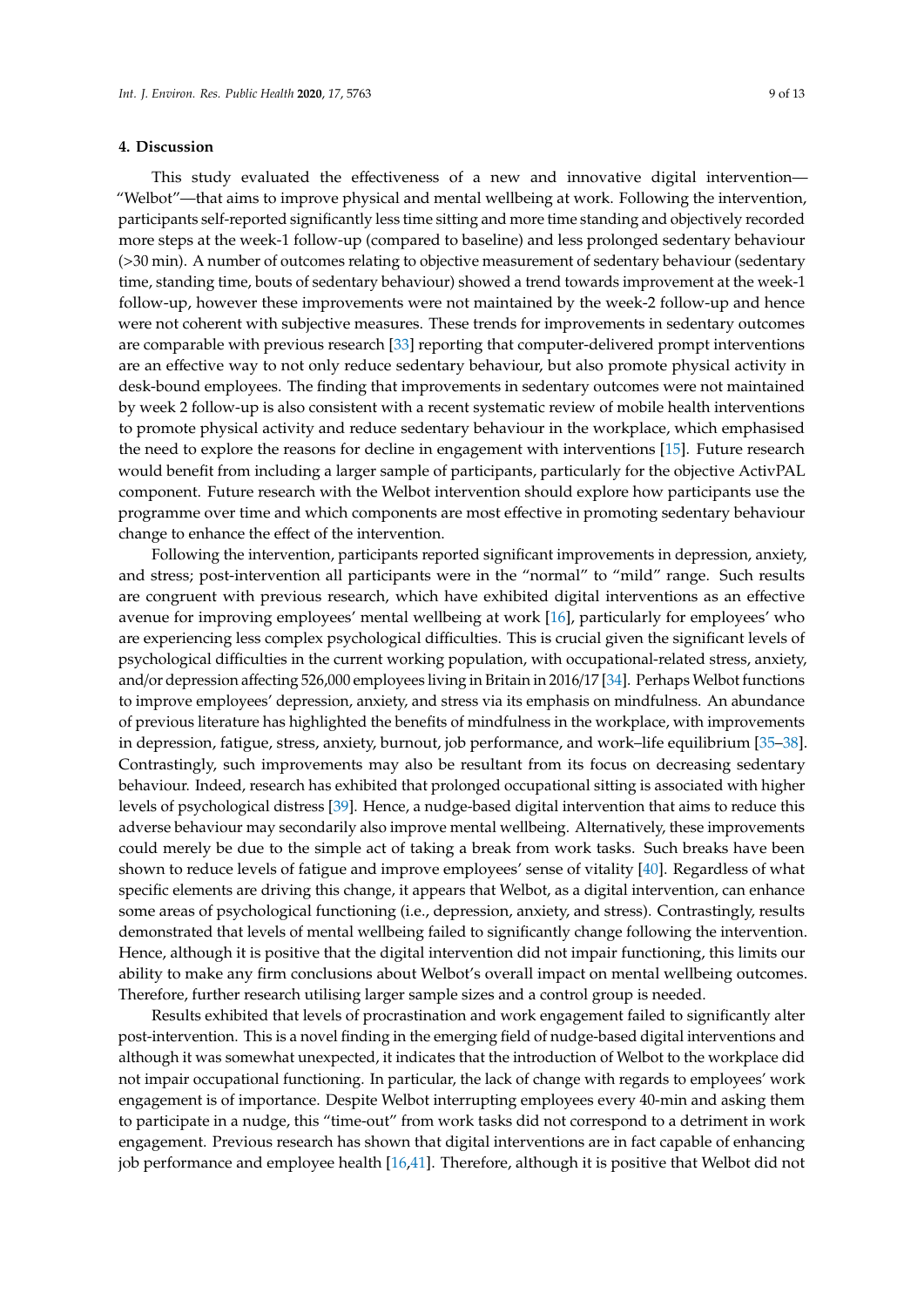impair employees' functioning in these areas, prospective research should now focus on investigating how the digital intervention can be further refined to optimise its effect on occupational functioning.

Several positive attributes of the digital intervention were identified by the participants, including a perception of positive behaviour change as a result of using Welbot. These perceptions were partially supported by the quantitative findings where self-reported sitting time during the working day significantly decreased over the two weeks. Participants also reported that their awareness of unhealthy behaviours at work increased as a result of using the digital intervention, which has been echoed in a recent systematic review exploring factors affecting patient and public engagement with digital interventions [\[42\]](#page-12-5). In relation to the negative attributes of the digital intervention, feeling self-conscious whilst carrying out the activities at their desk was reported in previous studies that specifically used health interventions in the workplace. Indeed, research has found that not having a private space within the workplace to access a digital mental health intervention and feeling exposed using the intervention whilst sat at their desk were barriers to engagement [\[43\]](#page-12-6). Whilst participants reported on the positive and negative attributes of Welbot, they did offer useful suggestions for improvements to the digital health intervention. Several participants advocated for Welbot to allow individualised preferences in relation to the frequency and timing of nudges and the option to sync these to online calendars. Personalised tailoring of information within digital health interventions has been reported by users in previous research as an important facilitator of continued engagement [\[42–](#page-12-5)[44\]](#page-12-7). Indeed, more recent versions of Welbot than what was used in the current study offer this function. Nevertheless, the qualitative component of this pilot study utilised a small sample size  $(n = 6)$ , which may not necessarily be representative of the sample as a whole. Therefore, further qualitative research into people's experiences of using Welbot are needed in order to make it as practical, accessible, and user-friendly as possible.

The main limitation of this pilot study was that it utilised a small sample size  $(n = 41)$ , which was even further compromised in the ActivPAL (*n* = 6) and qualitative (*n* = 6) components. This largely limits the interpretation of findings and hence, caution is needed. Therefore, future larger studies would benefit from conducting a priori power analysis to ensure an adequate number of participants to detect an effect and to explore the potential efficacy of Welbot in reducing sedentary behaviour and improving wellbeing in the workplace. Other limitations to this study relate to the participant demographic characteristics and study design. The majority of participants were white, female, full time workers. Therefore, prospective studies utilising larger sample sizes (particularly for the objective ActivPAL component) and more diverse participant demographical characteristics are needed. The study used a single-arm repeated measure design and there was no control group. This limits our ability to attribute any improvements in wellbeing to the digital intervention as it is plausible that simply delivering regular notifications to users without any associated task may perform just as well. Therefore, further research adopting a two arm, repeated measures design with a control group and participants randomly allocated to each arm of the study is essential. A further limitation is the short intervention period (i.e., 2 weeks), hence prospective research would benefit from using longer intervention periods. It would also be helpful to have a longer follow up period (e.g., 6 months) to ascertain whether any benefits of using the digital intervention are maintained over time.

A further limitation may be the use of the ActivPAL research device, which may have encouraged participants to change their behaviour. The possibility of aligning Welbot with personal activity trackers could be explored as a means of capturing and integrating such feedback. Finally, it remains unclear which elements of this multi-component intervention are most important for maximising health and wellbeing gains. An in-depth analysis of user engagement patterns alongside the use of standardised outcome measures and improved reporting of "active" components of Welbot would enhance the future evaluation of this digital intervention.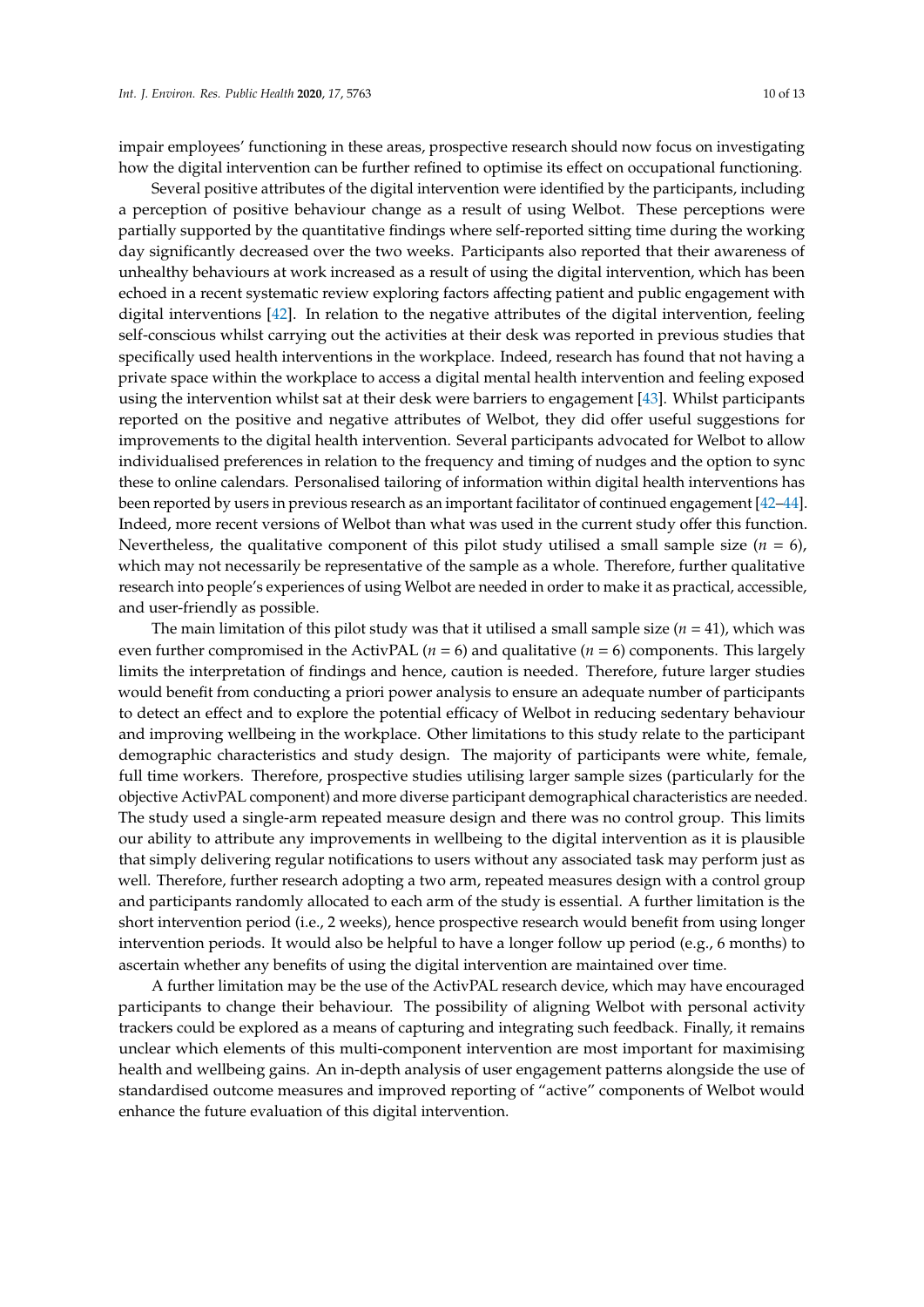## **5. Conclusions**

Overall, findings from this pilot study provide indications of the potential positive impact Welbot may have on employees' physical and mental wellbeing. Adopting a multi-method approach, using objective activity measurement and standardised outcome measures alongside qualitative data detailing users' experiences of Welbot allowed more holistic insight into the promise of this digital intervention. Nevertheless, as this study was only a pilot study with a small sample size and no control group, caution is needed when interpreting findings and further research is required. The findings also helped to outline some possible refinements to the digital intervention which may help to improve user experiences. Capturing data as to how participants use and engage with Welbot is necessary. Detailing the amount of time users spend on each component of the application and which components were used the most is important and could be explored in future work. Overall, these results provide an initial snapshot of the potential effectiveness of Welbot and a useful baseline for further intervention development and research.

**Author Contributions:** Conceptualization, A.K., X.J., N.C. and A.-M.G.; methodology, A.K., N.C., X.J. and A.-M.G.; software, Welbot [\[17\]](#page-11-6); validation, C.H., A.K., N.C., X.J., A.-M.G. and B.M.; formal analysis, C.H., X.J., A.K. and A.-M.G.; investigation, C.H., A.K., N.C., X.J., A.-M.G. and B.M.; resources, A.K., N.C., X.J., M.R. and A.M.G.; data curation, C.H., X.J. and A.-M.G.; writing—original draft preparation, A.K. and C.H.; writing—review and editing, C.H., A.K., N.C., X.J., A.-M.G. and B.M.; visualization, C.H., A.K., N.C., X.J., A.-M.G. and B.M.; supervision, A.K., N.C., X.J., A.-M.G. and B.M.; project administration, A.K.; funding acquisition, A.K. All authors have read and agreed to the published version of the manuscript.

**Funding:** This research was funded by Scottish Funding Council Follow on Innovation Voucher Grant.

**Acknowledgments:** We would like to thank Marc Roper, Sotirios Terzis, Lauren McTrustry, Emma Williams, and Christina Dunipace for their assistance in this research and Welbot for providing participants with access to the Welbot intervention.

**Conflicts of Interest:** A.K., X.J., N.C. and A.-M.G. were awarded a grant (see above) with Welbot to assist in the development and pilot testing of the intervention.

# **References**

- <span id="page-10-0"></span>1. Kigozi, J.; Jowett, S.; Lewis, M.; Barton, P.; Coast, J. The estimation and inclusion of presenteeism costs in applied economic evaluation; A systematic review. *Value Health* **2017**, *20*, 496–506. [\[CrossRef\]](http://dx.doi.org/10.1016/j.jval.2016.12.006)
- <span id="page-10-1"></span>2. Baicker, K.; Cutler, D.; Song, Z. Workplace wellness programs can generate savings. *Health A*ff*.* **2010**, *29*, 304–311. [\[CrossRef\]](http://dx.doi.org/10.1377/hlthaff.2009.0626)
- <span id="page-10-2"></span>3. Merill, R.M.; Aldana, S.G.; Garrett, J.; Ross, C. Effectiveness of a workplace wellness program for maintaining health and promoting healthy behaviours. *J. Occup. Environ. Med.* **2011**, *53*, 782–787. [\[CrossRef\]](http://dx.doi.org/10.1097/JOM.0b013e318220c2f4)
- <span id="page-10-3"></span>4. Kirsten, W. Making the link between health and productivity at the workplace—A global perspective. *Ind. Health* **2010**, *48*, 251–255. [\[CrossRef\]](http://dx.doi.org/10.2486/indhealth.48.251)
- <span id="page-10-4"></span>5. SBRN. Letter to the Editor: Standardized use of the terms "sedentary" and "sedentary behaviours". *Appl. Physiol. Nutr. Metab.* **2012**, *37*, 540–542. [\[CrossRef\]](http://dx.doi.org/10.1139/h2012-024)
- <span id="page-10-5"></span>6. Clemes, S.A.; Patel, R.; Mahon, C.; Griffiths, P.L. Sitting time and step counts in office workers. *Occup. Med.* **2014**, *64*, 188–192. [\[CrossRef\]](http://dx.doi.org/10.1093/occmed/kqt164)
- <span id="page-10-6"></span>7. Thorp, A.A.; Owen, A.; Neuhaus, M.; Dunstan, D.W. Sedentary behaviors and subsequent health outcomes in adults: A systematic review of longitudinal studies, 1996–2011. *Am. J. Prev. Med.* **2011**, *41*, 207–215. [\[CrossRef\]](http://dx.doi.org/10.1016/j.amepre.2011.05.004)
- <span id="page-10-7"></span>8. Owen, N.; Sparling, P.B.; Healy, G.N.; Dunstan, D.W.; Matthews, C.E. Sedentary behavior: Emerging evidence for a new health risk. *Mayo Clin. Proc.* **2010**, *85*, 1138–1141. [\[CrossRef\]](http://dx.doi.org/10.4065/mcp.2010.0444)
- <span id="page-10-8"></span>9. Dunstan, D.W.; Kingwell, B.A.; Larsen, R.; Healy, G.N.; Cerin, E.; Hamilton, M.T.; Shaw, J.E.; Bertovic, D.A.; Zimmet, P.Z.; Salmon, J.; et al. Breaking up prolonged sitting reduces postprandial glucose and insulin responses. *Diabetes Care* **2012**, *35*, 976–983. [\[CrossRef\]](http://dx.doi.org/10.2337/dc11-1931)
- <span id="page-10-9"></span>10. Dempsey, P.C.; Larsen, R.N.; Sethi, P.; Sacre, J.W.; Straznicky, N.E.; Cohen, N.D.; Cerin, E.; Lambert, G.W.; Owen, N.; Kingwell, B.A.; et al. Benefits for type 2 diabetes of interrupting prolonged sitting with brief bouts of light walking or simple resistance activities. *Diabetes Care* **2016**, *39*, 964–972. [\[CrossRef\]](http://dx.doi.org/10.2337/dc15-2336)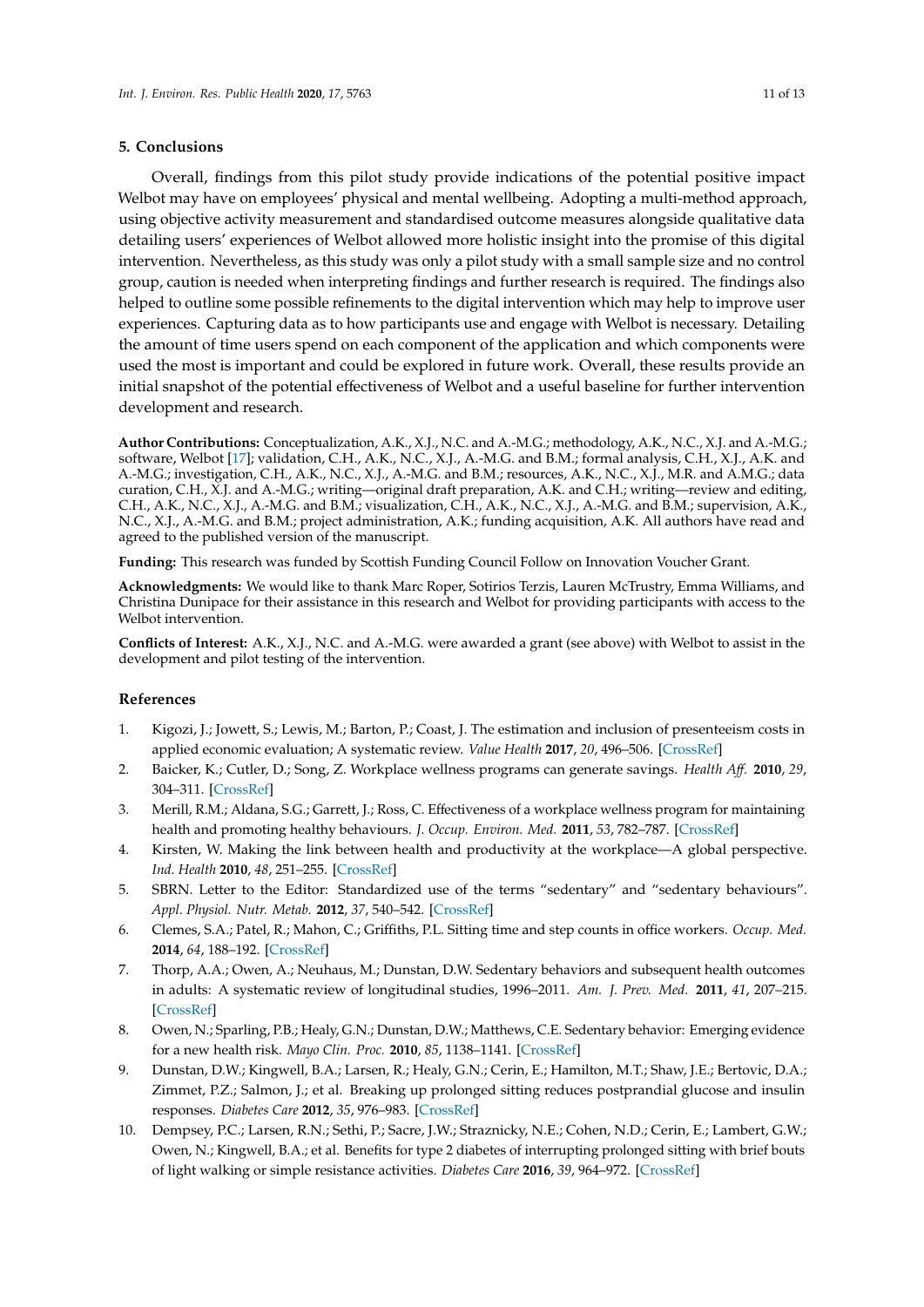- <span id="page-11-0"></span>11. Healy, G.N.; Dunstan, D.W.; Salmon, J.; Cerin, E.; Shaw, J.E.; Zimmet, P.Z.; Owen, N. Breaks in Sedentary Time: Beneficial associations with metabolic risk. *Diabetes Care* **2008**, *31*, 661–666. [\[CrossRef\]](http://dx.doi.org/10.2337/dc07-2046)
- <span id="page-11-1"></span>12. Pronk, N.P.; Katz, A.S.; Lowry, M.; Payfer, J.R. Reducing occupational sitting time and improving worker health: The Take-a-Stand Project, 2011. *PrevChronicDis* **2012**, *9*, E154. [\[CrossRef\]](http://dx.doi.org/10.5888/pcd9.110323)
- <span id="page-11-2"></span>13. Chu, A.H.Y.; Ng, S.H.X.; Tan, C.S.; Win, A.M.; Koh, D.; Müller-Riemenschneider, F. A systematic review and meta-analysis of workplace intervention strategies to reduce sedentary time in white-collar workers. *Obes. Rev.* **2016**, *17*, 467–481. [\[CrossRef\]](http://dx.doi.org/10.1111/obr.12388)
- <span id="page-11-4"></span>14. Stephenson, A.; McDonough, S.M.; Murphy, M.H.; Nugent, C.D.; Mair, J.L. Using computer, mobile and wearable technology enhanced interventions to reduce sedentary behaviour: A systematic review and meta-analysis. *Int. J. Behav. Nutr. Phys. Act.* **2017**, *14*, 1–17. [\[CrossRef\]](http://dx.doi.org/10.1186/s12966-017-0561-4)
- <span id="page-11-3"></span>15. Buckingham, S.A.; Williams, A.J.; Morrissey, K.; Price, L.; Harrison, J. Mobile health interventions to promote physical activity and reduce sedentary behaviour in the workplace: A systematic review. *Digit. Health* **2019**, *5*, 1–50. [\[CrossRef\]](http://dx.doi.org/10.1177/2055207619839883)
- <span id="page-11-5"></span>16. Howarth, A.; Quesada, J.; Silva, J.; Judycki, S.; Mills, P.R. The impact of digital health interventions on health-related outcomes in the workplace: A systematic review. *Digit. Health* **2018**, *4*, 1–18. [\[CrossRef\]](http://dx.doi.org/10.1177/2055207618770861)
- <span id="page-11-6"></span>17. Swartz, A.M.; Rote, A.E.; Welch, W.A.; Maeda, H.; Hart, T.L.; Cho, Y.I.; Strath, S.J. Prompts to disrupt sitting time and increase physical actvity at work, 2011–2012. *Prev. Chronic. Dis.* **2014**, *11*, 1–8. [\[CrossRef\]](http://dx.doi.org/10.5888/pcd11.130318)
- <span id="page-11-7"></span>18. Venema, T.A.G.; Kroese, F.M.; De Ridder, D.T.D. I'm still standing: A longitudinal study on the effect of a default nudge. *Psychol. Health* **2018**, *33*, 669–681. [\[CrossRef\]](http://dx.doi.org/10.1080/08870446.2017.1385786)
- <span id="page-11-8"></span>19. Welbot Ltd. (Beta Version of App). Available online: https://[welbot.io](https://welbot.io/)/ (accessed on 12 July 2019).
- <span id="page-11-9"></span>20. Whitehead, A.L.; Julious, S.A.; Cooper, C.L.; Campbell, M.J. Estimating the sample size for a pilot randomized trial to minimize the overall trial sample size for the external pilot and main trail for a continuous outcome variable. *Stat. Methods Med. Res.* **2016**, *25*, 1057–1073. [\[CrossRef\]](http://dx.doi.org/10.1177/0962280215588241)
- <span id="page-11-10"></span>21. Chau, J.Y.; Van Der Ploeg, H.P.; Dunn, S.; Kurko, J.; Bauman, A.E. Validity of the occupational sitting and physical activity questionnaire. *Med. Sci. Sports Exerc.* **2012**, *44*, 118–125. [\[CrossRef\]](http://dx.doi.org/10.1249/MSS.0b013e3182251060)
- <span id="page-11-11"></span>22. PAL Technologies Ltd. (ActivPAL Software). Available online: http://[www.palt.com](http://www.palt.com/)/ (accessed on 12 July 2019).
- <span id="page-11-12"></span>23. Edwardson, C.L.; Winkler, E.A.H.; Bodicoat, D.H.; Yates, T.; Davies, M.J.; Dunstan, D.W.; Healy, G.N. Considerations when using the ActivPAL monitor in field-based research with adult populations. *J. Sport Health Sci.* **2017**, *6*, 162–178. [\[CrossRef\]](http://dx.doi.org/10.1016/j.jshs.2016.02.002)
- <span id="page-11-13"></span>24. Tennant, R.; Hiller, L.; Fishwick, R.; Platt, S.; Joseph, S.; Weich, S.; Parkinson, J.; Secker, J.; Stewart-Brown, S. The Warwick-Edinburgh mental well-being scale (WEMWBS): Development and UK validation. *Health Qual. Life Outcomes* **2007**, *5*, 1–13. [\[CrossRef\]](http://dx.doi.org/10.1186/1477-7525-5-63)
- <span id="page-11-14"></span>25. Lay, C.H. At last, my research article on procrastination. *J. Res. Pers.* **1986**, *20*, 474–495. [\[CrossRef\]](http://dx.doi.org/10.1016/0092-6566(86)90127-3)
- <span id="page-11-15"></span>26. Lee, D.G.; Kelly, K.R.; Edwards, J.K. A closer look at the relationships among trait procrastination, neuroticism, and conscientiousness. *Personal. Individ. Di*ff*er.* **2006**, *40*, 27–37. [\[CrossRef\]](http://dx.doi.org/10.1016/j.paid.2005.05.010)
- <span id="page-11-16"></span>27. Lovibond, P.F.; Lovibond, S.H. The structure of negative emotional states: Comparison of the Depression Anxiety Stress Scales (DASS) with the Beck Depression and Anxiety Inventories. *Behav. Res. Ther.* **1995**, *33*, 335–343. [\[CrossRef\]](http://dx.doi.org/10.1016/0005-7967(94)00075-U)
- <span id="page-11-17"></span>28. Osman, A.; Wong, J.L.; Bagge, C.L.; Freedenthal, S.; Gutierrez, P.M.; Lozano, G. The Depression Anxiety Stress Scales-21 (DASS-21): Further examination of dimensions, scale reliability, and correlates. *J. Clin. Psychol.* **2012**, *68*, 1322–1338. [\[CrossRef\]](http://dx.doi.org/10.1002/jclp.21908)
- <span id="page-11-18"></span>29. Schaufeli, W.; Bakker, A. *UWES Utrecht Work Engagement Scale Preliminary Manual*; Utrecht University, Occupational Health Psychology Unit: Utrecht, The Netherlands, 2004.
- <span id="page-11-19"></span>30. IBM Corp (IBM SPSS Statistics for Windows Software, Version 25.0). Available online: https://[www.ibm.com](https://www.ibm.com/uk-en/products/spss-statistics)/ uk-en/products/[spss-statistics](https://www.ibm.com/uk-en/products/spss-statistics) (accessed on 12 July 2019).
- <span id="page-11-20"></span>31. Braun, V.; Clarke, V. Using thematic analysis in psychology. *Qual. Res. Psychol.* **2006**, *3*, 77–101. [\[CrossRef\]](http://dx.doi.org/10.1191/1478088706qp063oa)
- <span id="page-11-21"></span>32. Graneheim, U.H.; Lundman, B. Qualitative content analysis in nursing research: Concepts, procedures and measures to achieve trustworthiness. *Nurse Educ. Today* **2004**, *24*, 105–112. [\[CrossRef\]](http://dx.doi.org/10.1016/j.nedt.2003.10.001)
- <span id="page-11-22"></span>33. Pedersen, S.J.; Cooley, P.D.; Mainsbridge, C. An e-health intervention designed to increase workday energy expenditure by reducing prolonged occupational sitting habits. *Work* **2014**, *49*, 289–295. [\[CrossRef\]](http://dx.doi.org/10.3233/WOR-131644)
- <span id="page-11-23"></span>34. Health and Safety Executive. Available online: [www.hse.gov.uk](www.hse.gov.uk/statistics/causdis/stress/)/statistics/causdis/stress/ (accessed on 16 May 2018).